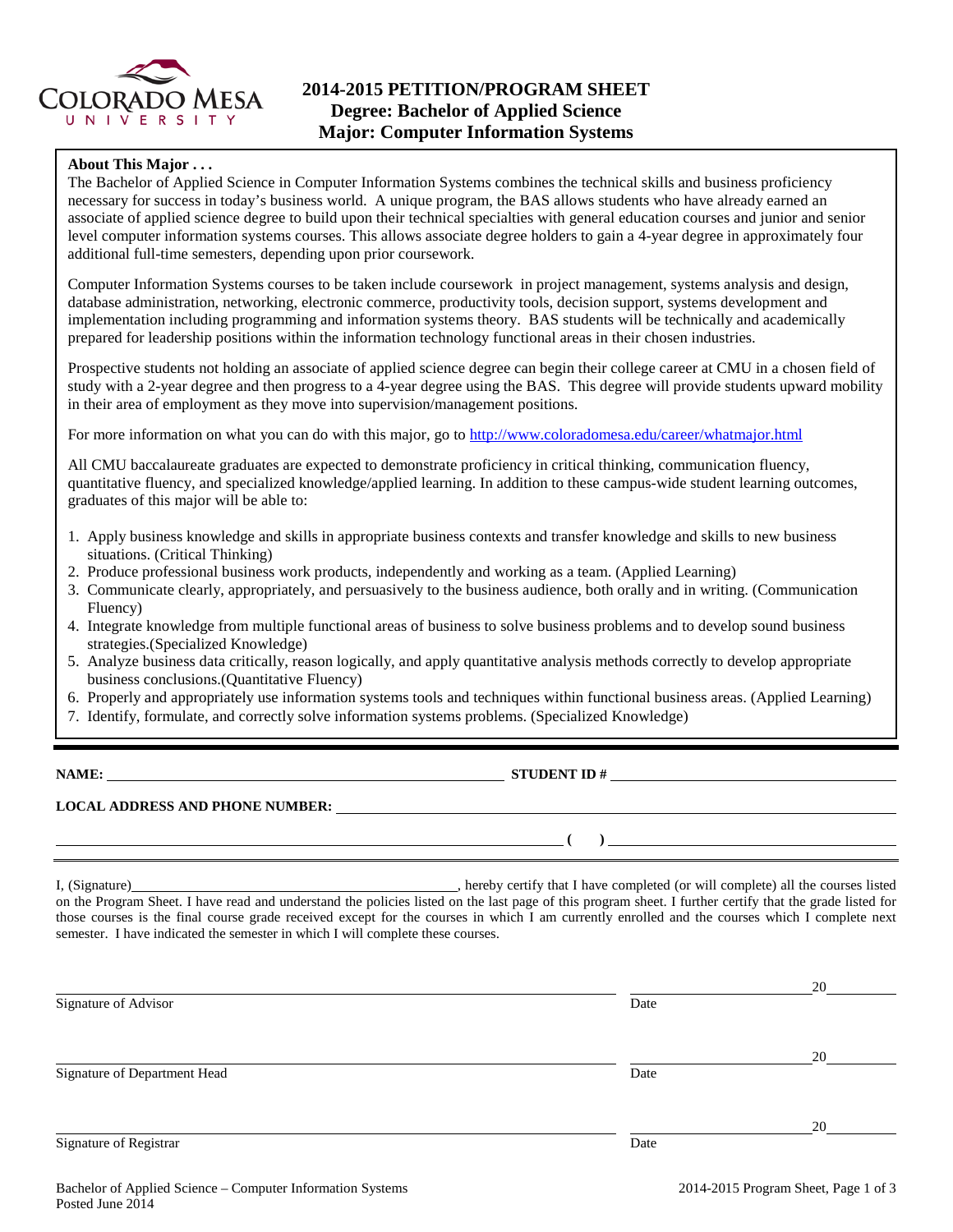### **Students should work closely with a faculty advisor when selecting and scheduling courses prior to registration.**  Degree Requirements:

- As an entrance requirement, a student must have a proficiency in advanced computer literacy, which is defined as having taken CISB 101 (or equivalent); and CISB 260 or TECI 260 (or equivalent).
- 120 semester hours total (Students must complete a minimum of 30 of the last 60 hours of credit at CMU, with at least 15 semester hours in major discipline courses numbered 300 or higher).
- 33 upper division credits (A minimum of 15 taken at the 300-400 course levels within the major at CMU).
- 2.00 cumulative GPA or higher in all CMU coursework
- A grade of "C" or higher in each course in the major
- Pre-collegiate courses (usually numbered below 100) cannot be used for graduation.
- A student must follow the CMU graduation requirements either from 1) the program sheet for the major in effect at the time the student officially declares a major; or 2) a program sheet for the major approved for a year subsequent to the year during which the student officially declares the major and is approved for the student by the department head. Because a program may have requirements specific to the degree, the student should check with the faculty advisor for additional criteria. It is the student's responsibility to be aware of, and follow, all requirements for the degree being pursued. Any exceptions or substitutions must be approved by the student's faculty advisor and Department Head.
- When filling out the program sheet a course can be used only once.
- See the "Undergraduate Graduation Requirements" in the catalog for additional graduation information.

**GENERAL EDUCATION REQUIREMENTS** (31 semester hours) See the current catalog for a list of courses that fulfill the requirements below. If a course is on the general education list of options and a requirement for your major, you must use it to fulfill the major requirement and make a different selection within the general education requirement.

| Course No Title |                                                                                                                                                                                                                                                    |        | Sem.hrs Grade Term/Trns |
|-----------------|----------------------------------------------------------------------------------------------------------------------------------------------------------------------------------------------------------------------------------------------------|--------|-------------------------|
|                 | <b>English</b> (6 semester hours, must receive a grade of "C" or better and<br>must be completed by the time the student has 60 semester hours.)<br><b>ENGL 111 English Composition</b><br>ENGL 112 English Composition                            | 3<br>3 |                         |
| elective credit | <b>Math:</b> (3 semester hours, must receive a grade of "C" or better, must be<br>completed by the time the student has 60 semester hours.)<br>MATH 113 College Algebra<br>*3 credits apply to the General Ed requirements and 1 credit applies to | $4*$   |                         |
|                 | <b>Humanities</b> (3 semester hours)                                                                                                                                                                                                               |        |                         |
| ECON 201        | Social and Behavioral Sciences (6 semester hours)                                                                                                                                                                                                  |        |                         |
| ECON 202        | Principles of Macroeconomics 3<br>Principles of Microeconomics                                                                                                                                                                                     | 3      |                         |
|                 | <b>Fine Arts</b> (3 semester hours)                                                                                                                                                                                                                |        |                         |
|                 | <b>Natural Sciences</b> (7 semester hours, one course must include a lab)                                                                                                                                                                          |        |                         |
|                 |                                                                                                                                                                                                                                                    |        | ____                    |

**History** (3 semester hours)  $HIST \quad \_\_\_\_\_\_$ 

| Course No Title |  |  |
|-----------------|--|--|

Course No Title Sem.hrs Grade Term/Trns

#### **OTHER LOWER DIVISION REQUIREMENTS** (6 semester hours) **Kinesiology** (3 semester hours)

|       | ----------- <u>-</u> \* **---***********/ |  |  |
|-------|-------------------------------------------|--|--|
|       | KINE 100 Health and Wellness              |  |  |
| KINA. |                                           |  |  |
| KIN A |                                           |  |  |

\_\_\_\_\_\_ \_\_\_\_ \_\_\_\_\_\_\_\_\_\_\_\_\_\_\_\_\_\_\_\_\_\_\_\_ \_\_\_\_ \_\_\_\_\_ \_\_\_\_\_\_\_\_

**Applied Studies** (3 semester hours)

### **B.A.S. COMPUTER INFORMATION SYSTEMS MAJOR REQUIREMENTS** (75 semester hours)

**Required Computer Information Systems Courses** (39 semester hours) Must receive a grade of C or better.

| CISB 241                                 | Intro to Business Analysis                                     | 3 |  |
|------------------------------------------|----------------------------------------------------------------|---|--|
|                                          | or STAT 200 Probability and Statistics                         | 3 |  |
| <b>CISB 206</b>                          | <b>Business Database Application</b>                           |   |  |
|                                          | Programming                                                    | 3 |  |
|                                          | or CSCI 110 Beginning Programming                              | 3 |  |
|                                          | or CSCI 111 CS1: Foundations of Comp Sci                       | 3 |  |
|                                          | or Object Oriented Programming Course approved by CIS advisor, |   |  |
|                                          | specifically:                                                  | 3 |  |
| CISB 205                                 | <b>Advanced Business Software</b>                              | 3 |  |
| <b>CISB 210</b>                          | Fundamentals of Information                                    |   |  |
|                                          | Systems                                                        | 3 |  |
| <b>CISB 310</b>                          | Enterprise Architecture                                        | 3 |  |
| <b>CISB 315</b>                          | IS Infrastructure                                              | 3 |  |
| <b>CISB 331</b>                          | <b>Advanced Business</b>                                       |   |  |
|                                          | Programming                                                    | 3 |  |
|                                          |                                                                |   |  |
| <b>CISB 410</b>                          | Project Management                                             | 3 |  |
| <b>CISB 442</b>                          | Systems Analysis and Design                                    | 3 |  |
| <b>CISB 451</b>                          | Database Administration                                        | 3 |  |
|                                          | CISB 470 Management of Information                             |   |  |
|                                          | <b>Systems</b>                                                 | 3 |  |
| CISB 471                                 | <b>Advanced Information Systems</b>                            | 3 |  |
| MARK 350                                 | Marketing Research                                             |   |  |
| or MANG 341 Quantitative Decision Making |                                                                |   |  |
|                                          | or CISB 341 Quantitative Decision Making                       | 3 |  |
|                                          |                                                                |   |  |

**Bachelor of Applied Science Core** (36 Semester Hours) Specific courses taken will be listed on the next page.

**Electives** (8 semester hours; 6 must be Upper Division.) All college level courses appearing on your final transcript, **not listed above** that will bring your total semester hours to 120 hours

\_\_\_\_\_\_ \_\_\_\_ \_\_\_\_\_\_\_\_\_\_\_\_\_\_\_\_\_\_\_\_\_\_\_\_ \_\_\_\_ \_\_\_\_\_ \_\_\_\_\_\_\_\_ \_\_\_\_\_\_ \_\_\_\_ \_\_\_\_\_\_\_\_\_\_\_\_\_\_\_\_\_\_\_\_\_\_\_\_ \_\_\_\_ \_\_\_\_\_ \_\_\_\_\_\_\_\_ \_\_\_\_\_\_ \_\_\_\_ \_\_\_\_\_\_\_\_\_\_\_\_\_\_\_\_\_\_\_\_\_\_\_\_ \_\_\_\_ \_\_\_\_\_ \_\_\_\_\_\_\_\_

\*MATH 113 College Algebra 1